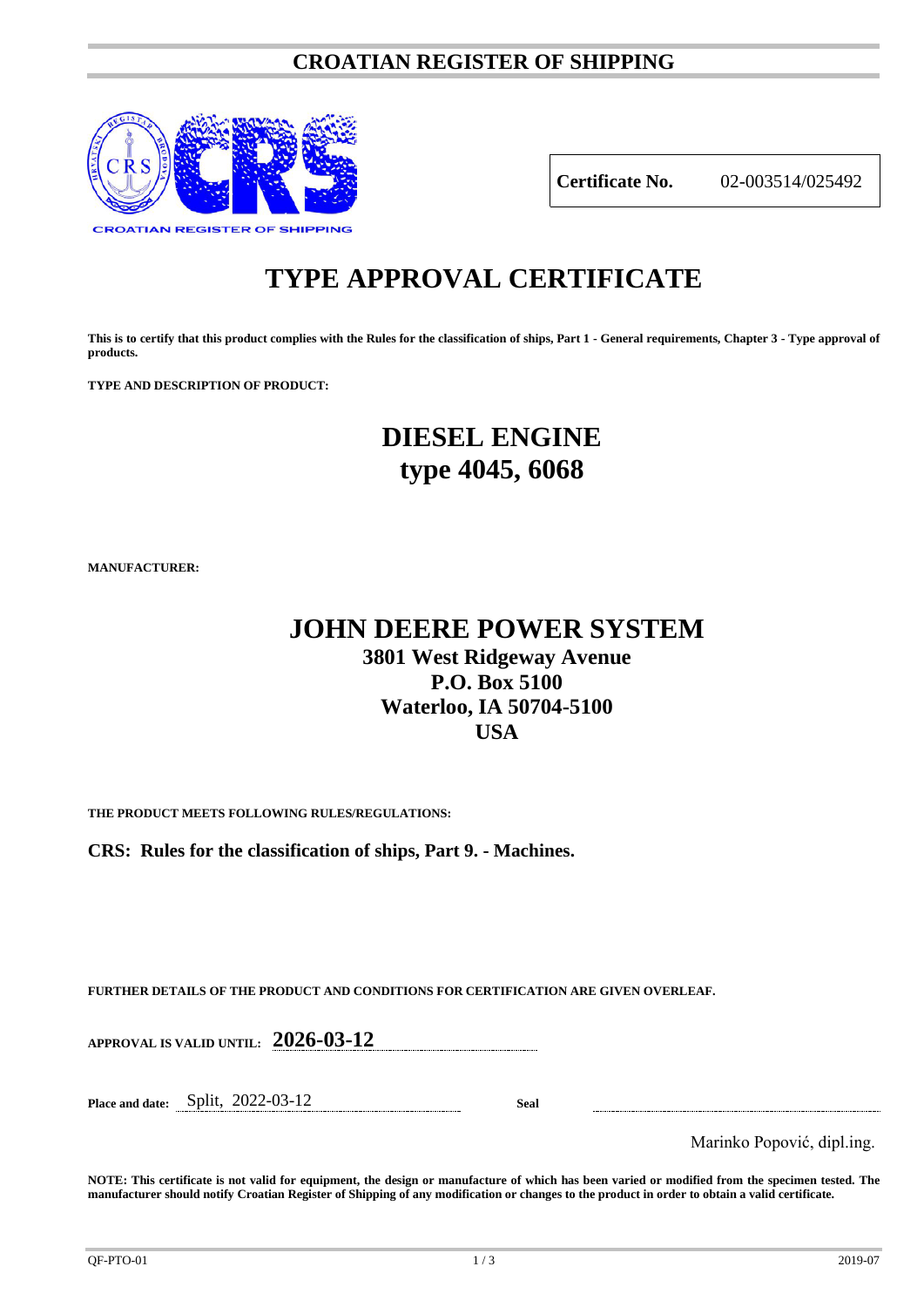

**Certificate No.** 02-003514/025492

#### **DETAILED PRODUCT DESCRIPTION:**

| Number of cylinders   | 4, 6              |                                                          |
|-----------------------|-------------------|----------------------------------------------------------|
| Cylinder arrangement  | <b>In-line</b>    |                                                          |
| Working cycle         | 4 - stroke        |                                                          |
| Cylinder bore (mm)    | 107               |                                                          |
| Stroke (mm)           | 127               |                                                          |
| Kind of fuel          | Liquid            |                                                          |
| Fuel injection system | Direct injection  |                                                          |
| Valve operation       | Cam control       |                                                          |
| Turbocharging system  | 6068AFM, 4045AFM: | With turbocharging and aftercooled, air to enginecoolant |
|                       | 6068SFM:          | With turbocharging and aftercooled, air to seawater      |
|                       | 6068TFM, 4045TFM: | With turbocharging, without aftercooling                 |
|                       | 4045DFM:          | <b>Naturally aspirated</b>                               |

#### **APPLICATION / LIMITATIONS:**

#### **Application***:* **Propulsion**

| Engine model      | Rated<br>power<br>(kW) | Speed,<br>(rpm) | Rating*        |  | Engine model      | Rated<br>power<br>(kW) | <b>Speed</b><br>(rpm) | Ratin          |
|-------------------|------------------------|-----------------|----------------|--|-------------------|------------------------|-----------------------|----------------|
| 4045 DFM50        | 56                     | 2400            | M1             |  | <b>6068 TFM50</b> | 115                    | 2300                  | M1             |
|                   | 63                     | 2500            | $\bf M2$       |  |                   | 131                    | 2400                  | M <sub>2</sub> |
| 4045 DFM70        | 60                     | 2500            | $\mathbf{M2}$  |  |                   | 149                    | 2500                  | M <sub>3</sub> |
|                   | 78                     | 2300            | M1             |  |                   | 168                    | 2600                  | $\mathbf{M}4$  |
| <b>4045 TFM50</b> | 90                     | 2400            | $\mathbf{M2}$  |  |                   | 118                    | 2400                  | $\mathbf{M}1$  |
|                   | 101                    | 2500            | M <sub>3</sub> |  | 6068 TFM75        | 133                    | 2500                  | M <sub>2</sub> |
|                   | 112                    | 2600            | $\mathbf{M}4$  |  |                   | 150                    | 2600                  | M <sub>3</sub> |
| 4045 TFM75        | 80                     | 2400            | M1             |  |                   | 172                    | 2300                  | $\mathbf{M}1$  |
|                   | 90                     | 2500            | M2             |  |                   | 198                    | 2400                  | M <sub>2</sub> |
|                   | 101                    | 2600            | <b>M3</b>      |  | 6068 AFM75        | 224                    | 2500                  | M <sub>3</sub> |
| 4045 AFM85        | 119                    | 2300            | M1             |  |                   | 246                    | 2600                  | M <sub>4</sub> |
|                   | 134                    | 2400            | $\mathbf{M2}$  |  | 6068 AFM85        | 172                    | 2300                  | $\mathbf{M}1$  |
|                   | 149                    | 2500            | $\mathbf{M}3$  |  |                   | 198                    | 2400                  | M <sub>2</sub> |
|                   | 168                    | 2600            | M <sub>4</sub> |  |                   | 224                    | 2500                  | M <sub>3</sub> |

| ated!<br>ower<br>kW | Speed,<br>(rpm) | Rating*        | Engine model      | Rated<br>power<br>(kW) | <b>Speed</b><br>(rpm) | Rating*        |
|---------------------|-----------------|----------------|-------------------|------------------------|-----------------------|----------------|
| 56                  | 2400            | M1             |                   | 115                    | 2300                  | M1             |
| 63                  | 2500            | M2             | <b>6068 TFM50</b> | 131                    | 2400                  | M <sub>2</sub> |
| 60                  | 2500            | M <sub>2</sub> |                   | 149                    | 2500                  | M3             |
| 78                  | 2300            | M1             |                   | 168                    | 2600                  | $\mathbf{M}4$  |
| 90                  | 2400            | M2             |                   | 118                    | 2400                  | M1             |
| 101                 | 2500            | M3             | 6068 TFM75        | 133                    | 2500                  | M2             |
| 112                 | 2600            | $\mathbf{M}4$  |                   | 150                    | 2600                  | M3             |
| 80                  | 2400            | M1             |                   | 172                    | 2300                  | $\mathbf{M1}$  |
| 90                  | 2500            | M2             |                   | 198                    | 2400                  | M <sub>2</sub> |
| 101                 | 2600            | M3             | 6068 AFM75        | 224                    | 2500                  | M3             |
| 119                 | 2300            | $\mathbf{M1}$  |                   | 246                    | 2600                  | $\mathbf{M}4$  |
| 134                 | 2400            | M2             | 6068 AFM85        | 172                    | 2300                  | M1             |
| 149                 | 2500            | M3             |                   | 198                    | 2400                  | M <sub>2</sub> |
| 168                 | 2600            | $\mathbf{M}4$  |                   | 224                    | 2500                  | M3             |
|                     |                 |                |                   | 246                    | 2600                  | $\mathbf{M}4$  |
|                     |                 |                |                   | 176                    | 2400                  | M3             |
|                     |                 | 6068 SFM50     | 199               | 2500                   | $\mathbf{M}4$         |                |
|                     |                 |                | 224               | 2600                   | M <sub>5</sub>        |                |
|                     |                 |                |                   | 186                    | 2400                  | M1             |
|                     |                 |                |                   | 209                    | 2500                  | M2             |
|                     |                 | 6068 SFM75     | 239               | 2600                   | M3                    |                |
|                     |                 |                |                   | 265                    | 2700                  | $\mathbf{M}4$  |
|                     |                 |                |                   | 298                    | 2800                  | $\mathbf{M5}$  |
|                     |                 |                |                   | 186                    | 2400                  | M1             |
|                     |                 |                |                   | 209                    | 2500                  | M <sub>2</sub> |
|                     |                 |                | 6068 SFM85        | 239                    | 2600                  | M3             |
|                     |                 |                |                   | 265                    | 2700                  | $\mathbf{M}4$  |
|                     |                 |                |                   | 298                    | 2800                  | M <sub>5</sub> |
|                     |                 |                |                   |                        |                       |                |

*\*Reference is made to Manufacturer marine rating classification.*

*Power ratings (at the same rated speed) lower than those stated is accepted as long as they are within the values approved by engine designer.*